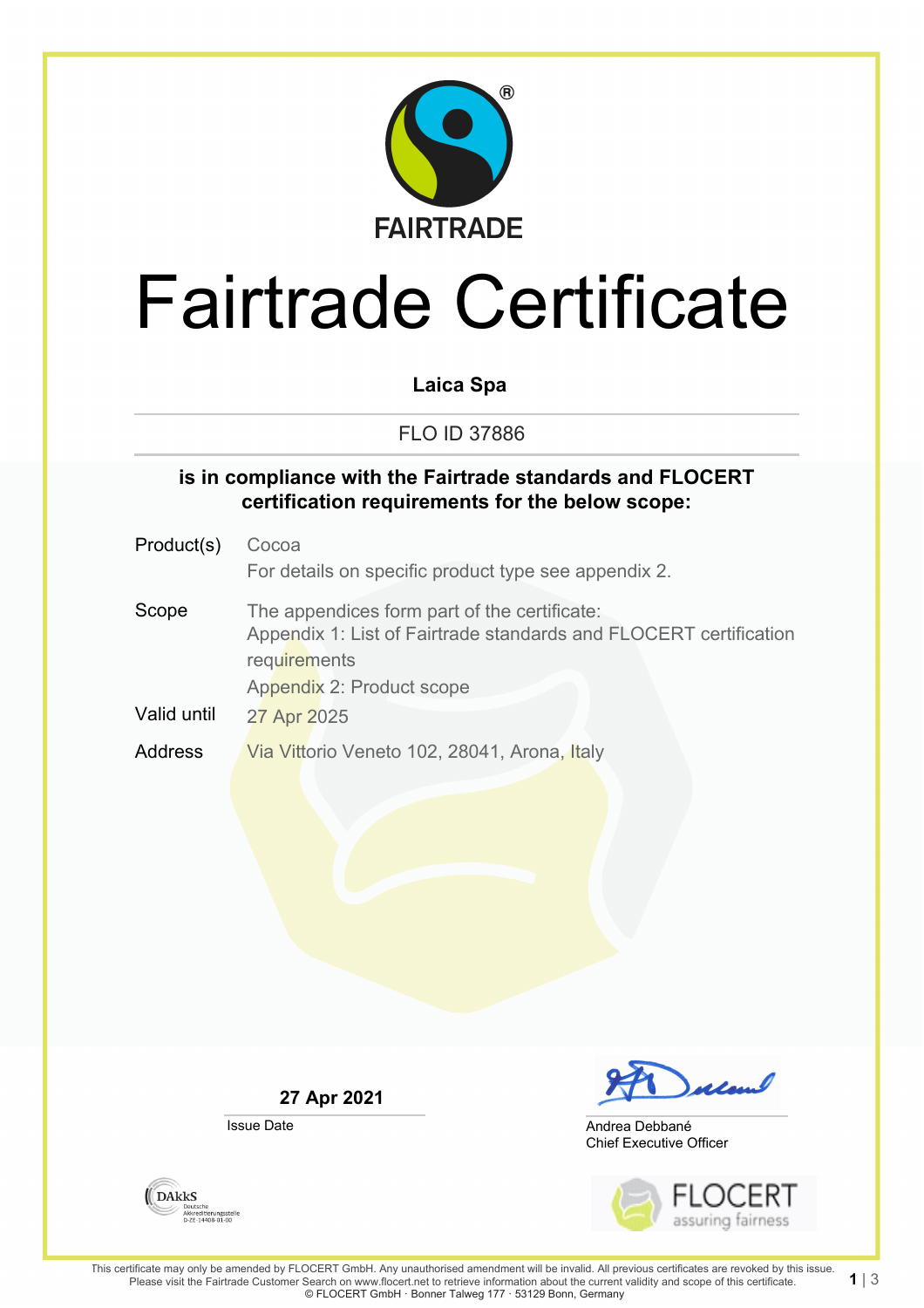

# Fairtrade Certificate

**Laica Spa**

FLO ID 37886

**Appendix 1:**

**List of Fairtrade standards and FLOCERT certification requirements**

**The organization Laica Spa with FLO ID 37886 ... is in compliance with the following Fairtrade standards**

Trader SCORE

• Fairtrade Trader Standard

• Fairtrade Standard for Cocoa

### **... is in compliance with the following FLOCERT certification requirements**

Trader SCORE • FLOCERT Public Compliance Criteria List - Trade Certification